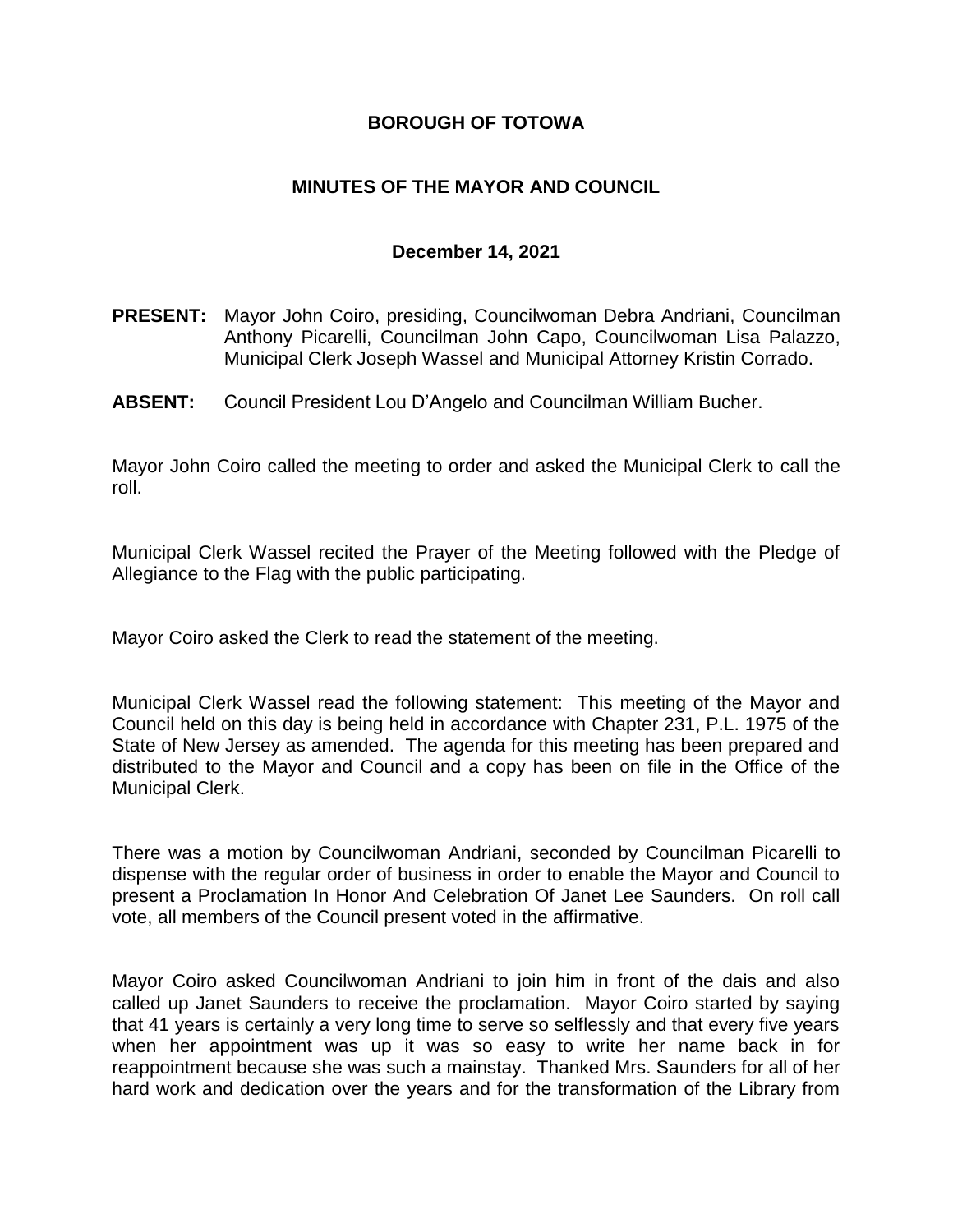the little storefront to what it is now and wished her the very best in her retirement. Mayor Coiro then went on to read some excerpts from the Proclamation and then presented the Proclamation to Mrs. Saunders.

Councilwoman Andriani said she felt so lucky and honored to be the Mayor's Liaison to the Library Board and that it's been a true honor to serve with you and that you were an amazing leader of our Library Family.

Janet Saunders thanked the Mayor and Council for the proclamation and for the privilege of serving on the Library Board for all these years.

There was a motion by Councilwoman Andriani, seconded by Councilman Picarelli to revert to the regular order of business. On roll call vote, all members of the Council present voted in the affirmative.

Mayor Coiro asked if any members of the Council, the Municipal Clerk or the Municipal Attorney wished to address the Council.

There were no reports.

Mayor Coiro asked if any citizens wished to be heard.

## CITIZENS HEARD:

There were no citizens who wished to be heard.

There was a motion by Councilwoman Andriani, seconded by Councilman Picarelli to approve the Minutes of the Mayor and Council for the meeting of November 23, 2021. On roll call vote, all members of the Council present voted in the affirmative. Councilman Capo abstained from the voting.

COMMITTEE ON FINANCE:

There was a motion by Councilman Picarelli, seconded by Councilman Capo to approve Resolution No. 2021-25 for the payment of bills. On roll call vote, all members of the Council present voted in the affirmative.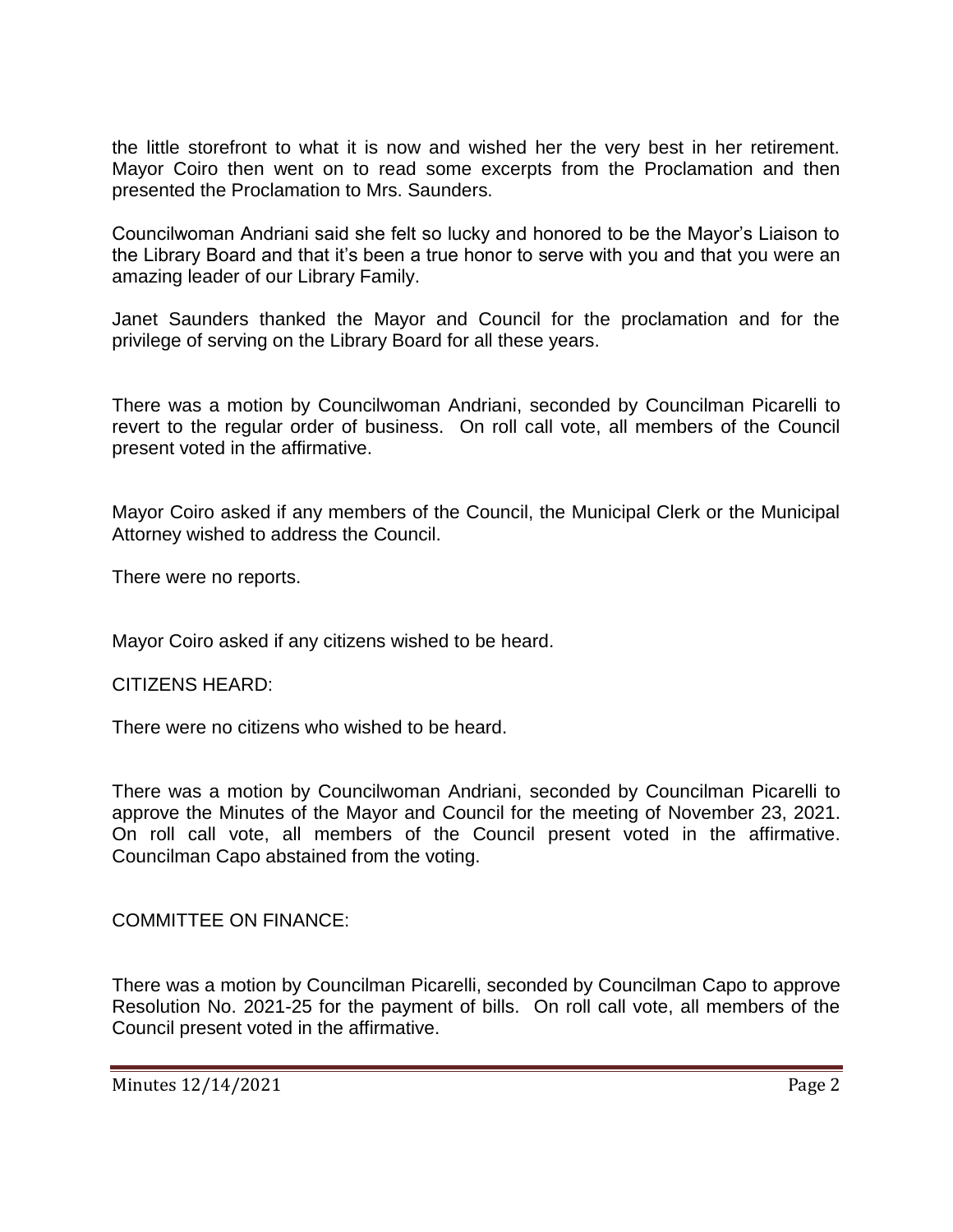There was a motion by Councilman Picarelli, seconded by Councilman Capo to approve Resolution No. 2021-26 Authorizing Transfer Of 2021 Budget Appropriations. On roll call vote, all members of the Council present voted in the affirmative.

There was a motion by Councilman Picarelli, seconded by Councilman Capo to adopt the following resolution authorizing the Treasurer to issue refunds to Emergence Church, Inc., 930 N. Riverview Drive, Block 169, Lot 6, Qualifiers C0003 and C0005 due to a 100% exemption for a Religious Organization. On roll call vote, all members of the Council present voted in the affirmative.

## RESOLUTION

WHEREAS, Emergence Church, Inc., 930 N. Riverview Drive, Block 169, Lot 6, Qualifiers C0003 and C0005 has applied for a 100% exemption for a Religious Organization on the above two properties; and

WHEREAS, Emergence Church, Inc. meets all requirements for the exemption; and

WHEREAS, the exemption becomes effective on October 22, 2021 and is exempt from that date; and

WHEREAS, Emergence Church, Inc. paid the taxes from October 22, 2021 to December 31, 2020, for Qualifiers C0003 and C0005 in the amount of \$7,301.29 and \$10,947.85 respectively and is therefore entitled to refunds of \$7,301.29 and \$10,947.85 respectively.

NOW, THEREFORE, BE IT RESOLVED, by the Mayor and Council of the Borough of Totowa that the Treasurer is authorized to refund \$7,301.29 and \$10,947.85 to Emergence Church, Inc. and upon paying the refund due to the Taxpayer, this property will be exempted from future tax payments.

There was a motion by Councilman Picarelli, seconded by Councilman Capo to adopt the following Resolution Authorizing Purchase Of Various Items Through State, County, North Jersey Wastewater And Educational Services Commission Cooperative Contracts. On roll call vote, all members of the Council present voted in the affirmative.

# RESOLUTION NO. 120-2021

RESOLUTION AUTHORIZING PURCHASE OF VARIOUS ITEMS THROUGH STATE, COUNTY, NORTH JERSEY WASTEWATER AND EDUCATIONAL SERVICES COMMISSION COOPERATIVE CONTRACTS

Minutes 12/14/2021 **Page 3**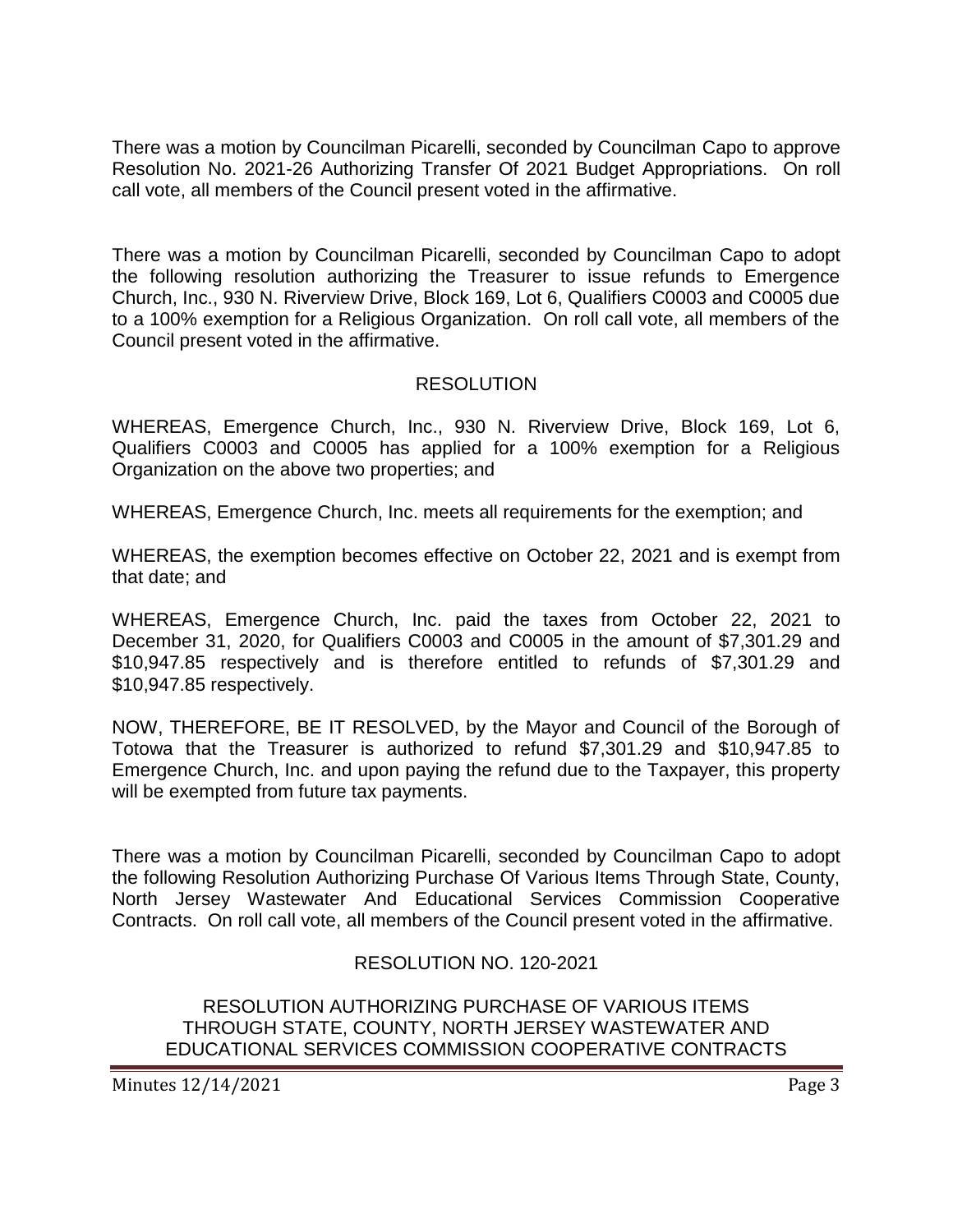WHEREAS, the different Borough of Totowa Departments have requisitioned various goods and services for 2021 pursuant to the following New Jersey State Contracts, Passaic County Cooperative Contracts, Morris County Cooperative Contracts, Bergen County Cooperative Contracts, North Jersey Wastewater Pricing Cooperative Contracts and/or Educational Services Commission of New Jersey Cooperative Contracts; and

Rachles/Michele's Oil Company New Jersey State Contract

## VENDOR STATE/PCC/MCC/BCC/ESCNJ CONTRACT

Allan Briteway **Morris County Cooperative Contract** Chemical Equipment Labs, Inc. Bergen County Cooperative Contract Precision Electric Motor Works North Jersey Wastewater Cooperative Contract Rio Supply, Inc. Morris County Cooperative Contract

WHEREAS, the Mayor and Council of the Borough of Totowa is desirous of approving said purchases in accordance with the terms of the various State Contracts, County Contracts, North Jersey Wastewater Contracts and Educational Services Commission of New Jersey Contracts; and

WHEREAS, the Mayor and Council is also desirous of authorizing these purchases from the State Contracts, County Contracts, North Jersey Wastewater Contracts and Educational Services Commission of New Jersey Contracts throughout calendar year 2021, subject to appropriate procurement controls and availability of funds; and

WHEREAS, the Finance and Administration Committee has considered this matter and recommended this resolution to the Mayor and Council for adoption.

NOW, THEREFORE, BE IT RESOLVED, by the Mayor and Council of the Borough of Totowa that it hereby authorizes the purchase of the goods and/or services described above in accordance with the terms of the applicable State Contracts, County Contracts, North Jersey Wastewater Contracts or Educational Services Commission of New Jersey Contracts.

BE IT FURTHER RESOLVED, that the Municipal Clerk and all other necessary officers and employees be and hereby are authorized and directed to take such further actions and sign such documents as are necessary to effectuate the purpose of this resolution, including but not limited to issuance of an appropriate Purchase Order.

There was a motion by Councilman Picarelli, seconded by Councilman Capo to adopt the following Resolution Approving Disposal Services For Vegetative Waste Recycling. On roll call vote, all members of the Council present voted in the affirmative.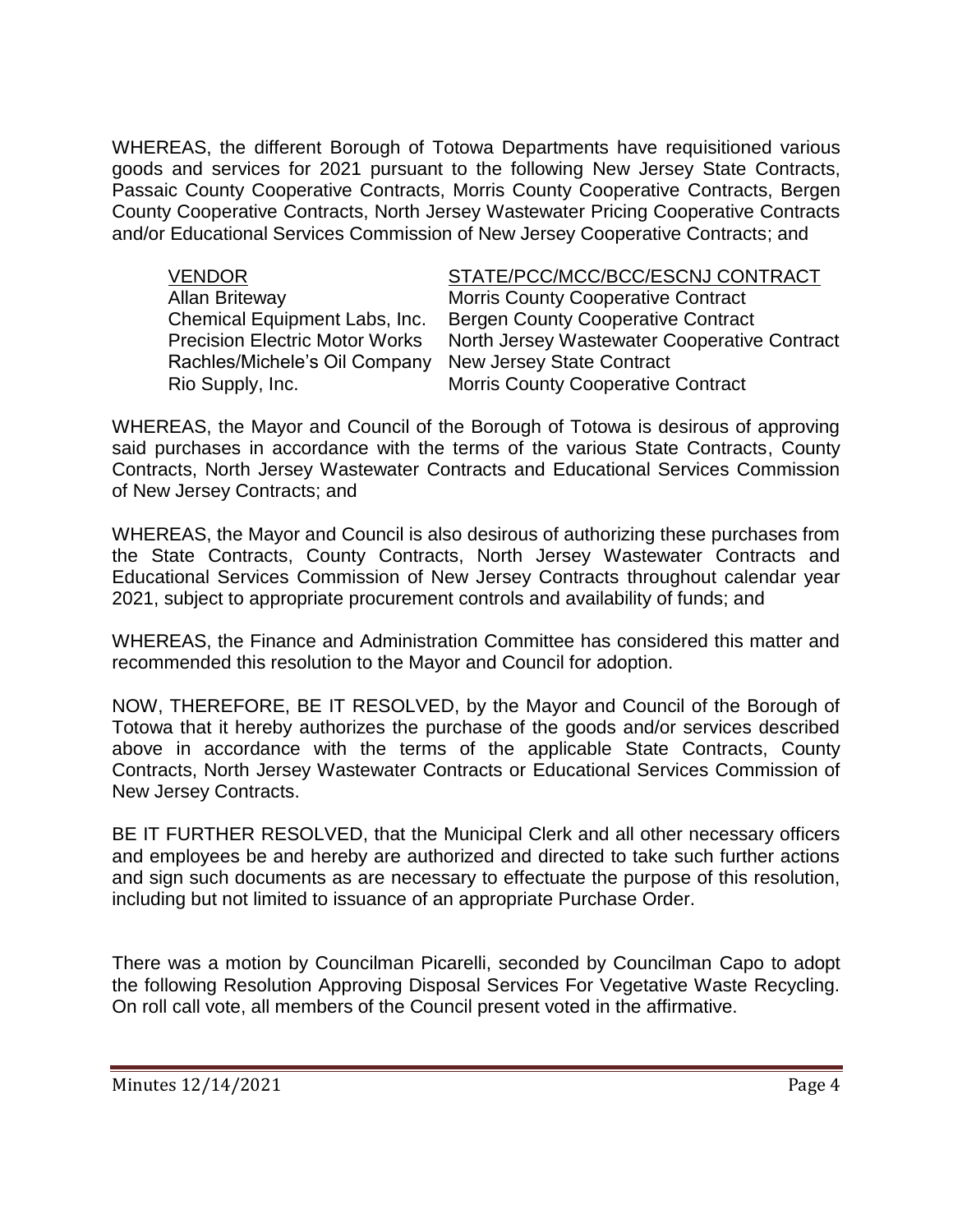# RESOLUTION NO. 121-2021

## RESOLUTION APPROVING DISPOSAL SERVICES FOR VEGETATIVE WASTE RECYCLING

WHEREAS, the Mayor and Council of the Borough of Totowa need to dispose of the Borough's residential and municipal vegetative waste at a facility that is licensed and permitted by the State of New Jersey Department of Environmental Protection ("DEP"); and

WHEREAS, the Borough of Totowa solicits proposals from licensed and permitted disposal facilities that will dispose of vegetative materials including but not limited to leaves, brush, tree parts, stumps, wood chips and grass; and

WHEREAS, Environmental Renewal, LLC, 27 Andrews Drive, Woodland Park, New Jersey 07424 has submitted a proposal to dispose of vegetative waste at their facility in accordance with their Municipal Rate Schedule, a copy of which is on file in the office of the Borough of Totowa Municipal Clerk; and

WHEREAS, these services were utilized during the year 2021; and

WHEREAS, pursuant to the applicable New Jersey State laws, the authorization of this service may be authorized as an exception to public bidding in accordance with the Local Public Contract Law as set forth in N.J.S.A 40A:11-5, et seq.

NOW, THEREFORE, BE IT RESOLVED, that the Mayor and Council of the Borough of Totowa do hereby authorize the Borough of Totowa to utilize Environmental Renewal, LLC for the disposal of vegetative waste for the Borough of Totowa in accordance with the Fee Schedule set forth in their proposal.

BE IT FURTHER RESOLVED, that the Mayor and Council of the Borough of Totowa do hereby authorize the Municipal Clerk to execute any and all necessary instruments relating thereto.

COMMITTEE ON PUBLIC SAFETY:

There was a motion by Councilman Capo, seconded by Councilwoman Andriani to approve a fireman's application, the purchase of fireman's equipment and authorize a fireman's physical for Matthew N. Antola for Lincoln Fire Company. On roll call vote, all members of the Council present voted in the affirmative.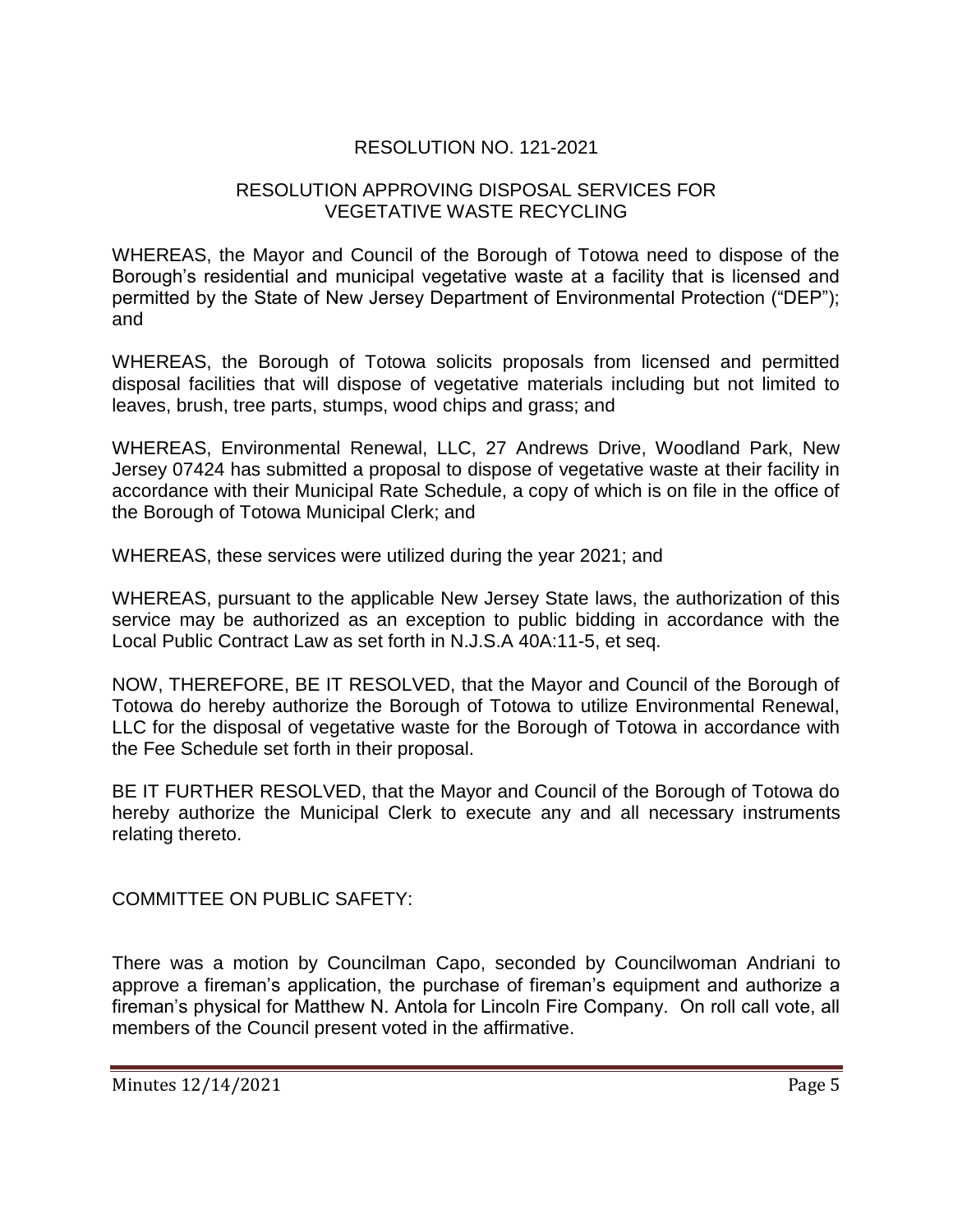# COMMITTEE ON PUBLIC WORKS:

There was no report.

# COMMITTEE ON ENGINEERING & PUBLIC PROPERTY:

There was a motion by Councilman Capo, seconded by Councilwoman Andriani to adopt the following Resolution Authorizing The Removal, Repairs And Replacement Of The Yeomans Pump At The West End Pump Station. On roll call vote, all members of the Council present voted in the affirmative.

# RESOLUTION NO. 122-2021

## RESOLUTION AUTHORIZING THE REMOVAL, REPAIRS AND REPLACEMENT OF THE YEOMANS PUMP AT THE WEST END PUMP STATION

WHEREAS, the Superintendent of the Borough of Totowa Department of Public Works ("DPW") has advised the Mayor and Council of the Borough of Totowa that some of the equipment at the West End Pump Station is no longer working satisfactorily and needs to be repaired and/or replaced; and

WHEREAS, the necessary repairs at the West End Pump Station include the removal, repair and replacement of the Yeomans pump; and

WHEREAS, North Jersey Wastewater Pricing Cooperative Contract No. B279-8 has been awarded to Precision Electric Motor Works, Inc., 18 Sebago Street, Clifton, New Jersey 07013 for various pump services; and

WHEREAS, Precision Electric Motor Works, Inc. has submitted a proposal for the removal, repair and replacement of the existing Yeomans pump in the amount of \$19,850.00, a copy of which is on file on the office of the Borough of Totowa Municipal Clerk; and

WHEREAS, the Mayor and Council of the Borough of Totowa desire to authorize these necessary repairs of the pump for the West End Pump Station for the general health, safety and well-being of the residents of the Borough of Totowa; and

WHEREAS, pursuant to Local Public Contracts Law, the repair and replacement of the pump may be authorized by the Borough of Totowa without public bidding.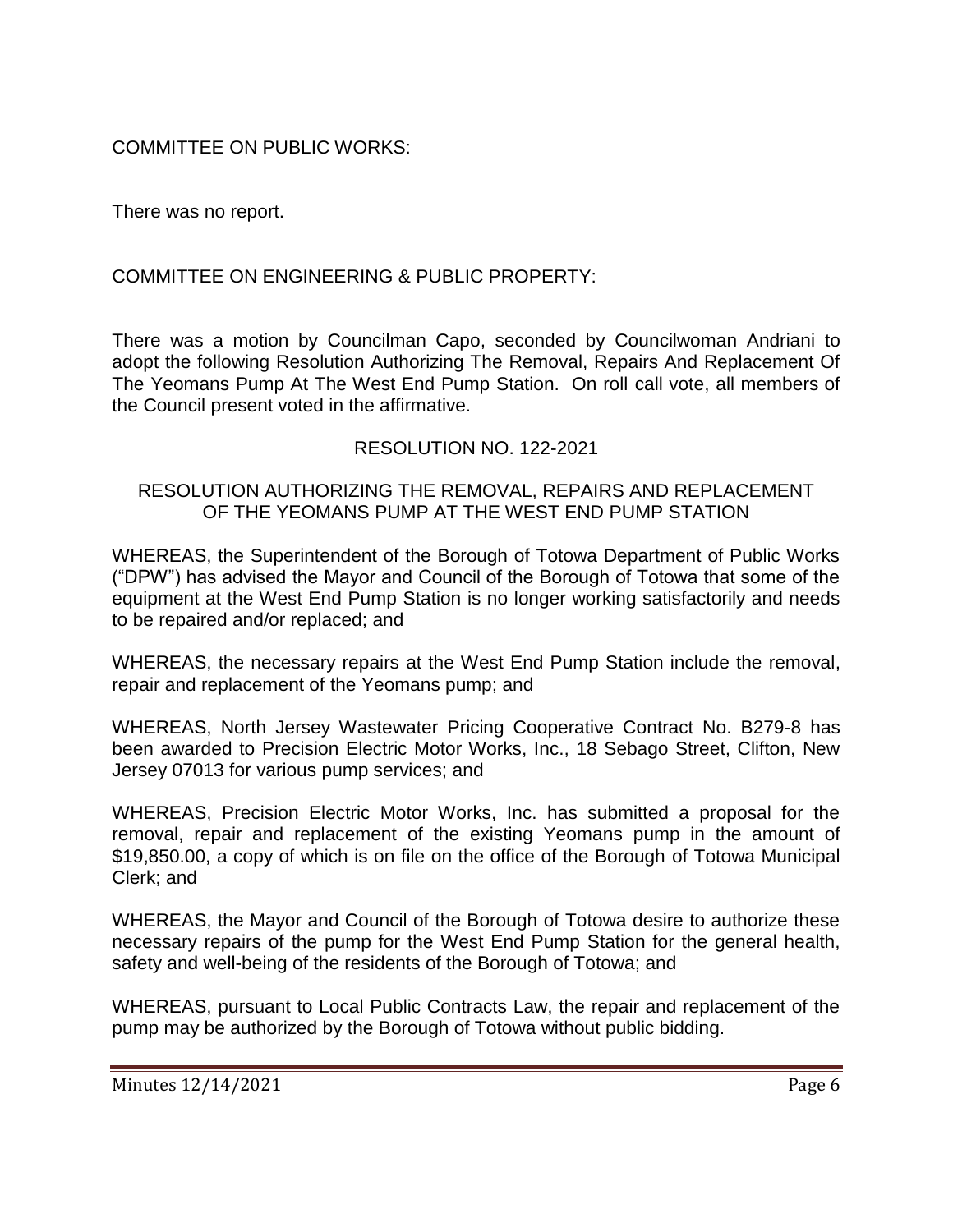NOW, THEREFORE, BE IT RESOLVED, that the Mayor and Council of the Borough of Totowa do hereby accept the proposal submitted by Precision Electric Motor Works, Inc. for the removal, repair and replacement of the Yeomans pump at the West End Pump Station in the amount of \$19,850.00.

BE IT FURTHER RESOLVED, that the Mayor and Council of the Borough of Totowa do hereby authorize Precision Electric Motor Works, Inc. to provide the labor and materials for the removal, repair and replacement of the Yeomans pump at the West End Pump Station as set forth in their proposal.

There was a motion by Councilman Capo, seconded by Councilwoman Andriani to adopt the following Resolution Approving Public Service Electric And Gas Energy Saver Program For The Installation Of HVAC Units At The Municipal Complex. On roll call vote, all members of the Council present voted in the affirmative.

# RESOLUTION NO. 123-2021

## RESOLUTION APPROVING PUBLIC SERVICE ELECTRIC AND GAS ENERGY SAVER PROGRAM FOR THE INSTALLATION OF HVAC UNITS AT THE MUNICIPAL COMPLEX

WHEREAS, as part of its New Jersey Board of Public Utilities ("NJBPU") approved Clean Energy Future – Energy Efficiency Program, Public Service Electric and Gas Company ("PSE&G") is offering the Energy Saver Program (a/k/a the Direct Install Program) to its electric and gas customers; and

WHEREAS, the Energy Saver Program provides a walk through energy audit to determine if the customer may benefit from participating in this Program and the audit results will be used to determine which energy efficiency measures ("EEMs") will be recommended for installation; and

WHEREAS, the audit recommendations for the Borough of Totowa Municipal Complex include the installation of new HVAC units; and

WHEREAS, PSE&G will install the new HVAC units for the initial Total Project Cost of \$75,702.93 minus PSE&G's Incentive Contribution of \$11,903.75 for a final sum of \$63,799.18 payable over a sixty month period with monthly payments in the amount of \$1,063.32; and

WHEREAS, the Mayor and Council of the Borough of Totowa desire to participate in the Energy Saver Program which will result in future cost savings to the Borough of Totowa.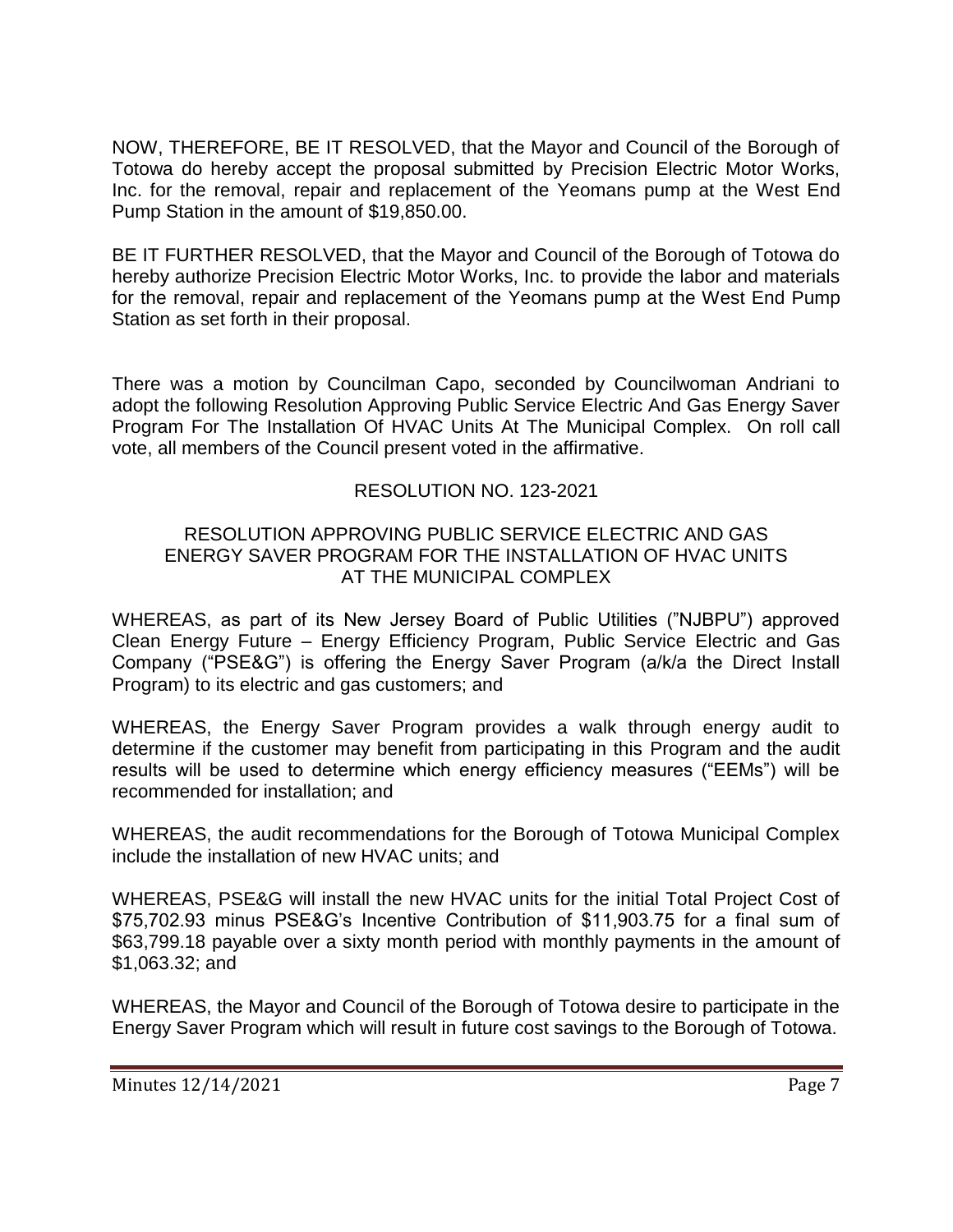NOW, THEREFORE, BE IT RESOLVED, that the Mayor and Council of the Borough of Totowa do hereby approve the PSE&G Energy Saver Program for the installation of HVAC units at the Borough of Totowa Municipal Complex.

BE IT FURTHER RESOLVED, that the Municipal Council of the Borough of Totowa do hereby authorize the Mayor and Municipal Clerk to execute any and all instruments related thereto.

COMMITTEE ON LIAISON & INSPECTION:

There was a motion by Councilwoman Andriani, seconded by Councilwoman Palazzo to adopt the following Resolution Approving Public Service Electric And Gas Energy Saver Program For The Installation Of HVAC Units At The Library. On roll call vote, all members of the Council present voted in the affirmative.

## RESOLUTION NO. 124-2021

## RESOLUTION APPROVING PUBLIC SERVICE ELECTRIC AND GAS ENERGY SAVER PROGRAM FOR THE INSTALLATION OF HVAC UNITS AT THE LIBRARY

WHEREAS, as part of its New Jersey Board of Public Utilities ("NJBPU") approved Clean Energy Future – Energy Efficiency Program, Public Electric and Gas Company ("PSE&G") is offering the Energy Saver Program (a/k/a the Direct Install Program) to its electric and gas customers; and

WHEREAS, the Energy Saver Program provides a walk through energy audit to determine if the customer may benefit from participating in this Program and the audit results will be used to determine which energy efficiency measures ("EEMs") will be recommended for installation; and

WHEREAS, the audit recommendations for the Borough of Totowa Library include the installation of new HVAC units; and

WHEREAS, PSE&G will install the new HVAC units for the initial Total Project Cost of \$72,195.96 minus PSE&G's Incentive Contribution of \$17,393.22 for a final sum of \$54,802.74 payable over a sixty month period with monthly payments in the amount of \$913.38; and

WHEREAS, PSE&G will install the new HVAC units for the sum of \$72,195.96 payable over a sixty month period with monthly payments in the amount of \$913.38; and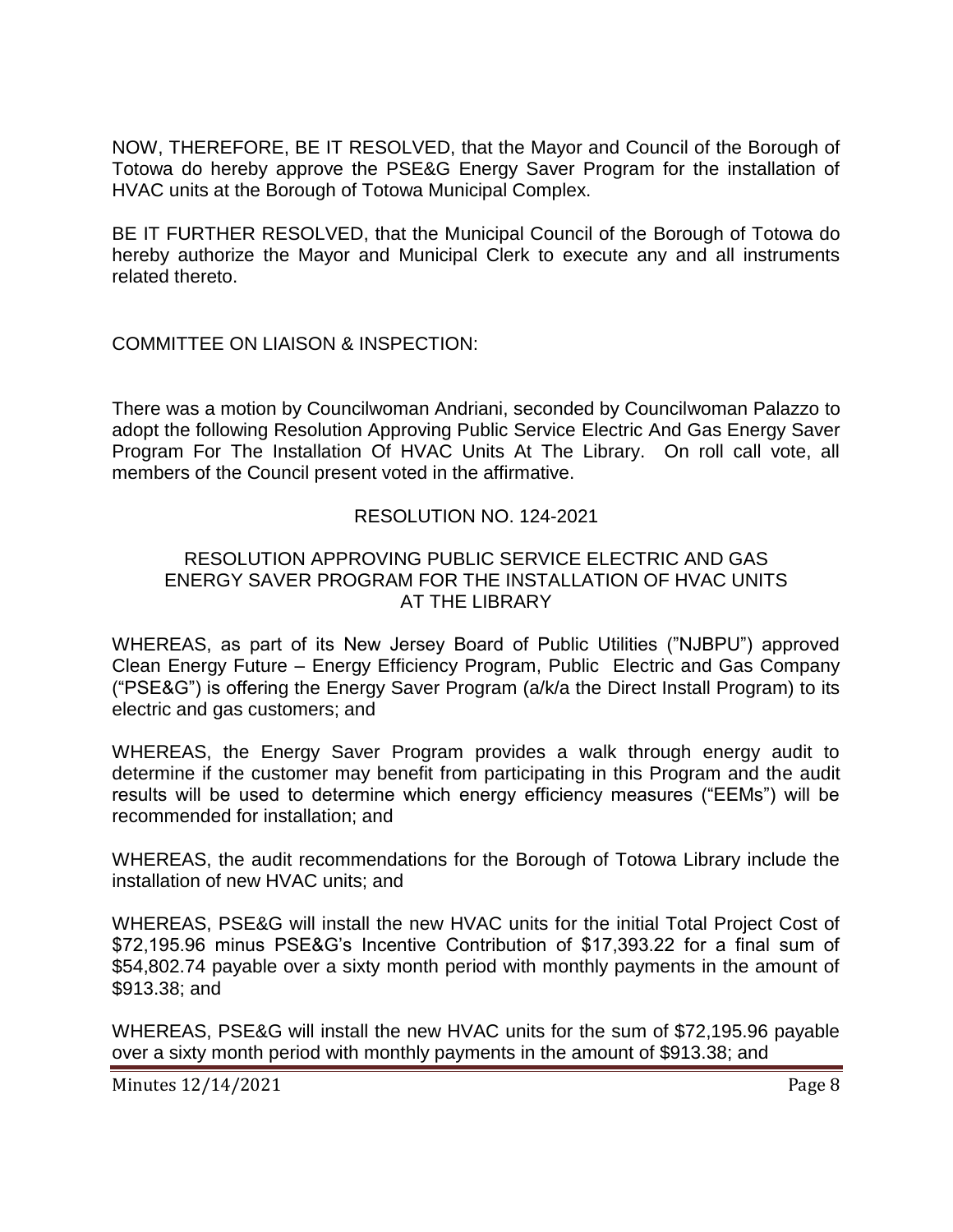WHEREAS, the Mayor and Council of the Borough of Totowa desire to participate in the Energy Saver Program which will result in future cost savings to the Borough of Totowa.

NOW, THEREFORE, BE IT RESOLVED, that the Mayor and Council of the Borough of Totowa do hereby approve the PSE&G the Energy Saver Program for the installation of HVAC units at the Borough of Totowa Library.

BE IT FURTHER RESOLVED, that the Municipal Council of the Borough of Totowa do hereby authorize the Mayor and Library Director to execute any and all instruments related thereto.

There was a motion by Councilwoman Andriani, seconded by Councilwoman Palazzo to adopt the following Resolution Authorizing An Addendum To The Developer's Agreement Between The Borough Of Totowa And Digital Totowa, LLC. On roll call vote, all members of the Council present voted in the affirmative.

## RESOLUTION NO. 125-2021

## RESOLUTION AUTHORIZING AN ADDENDUM TO THE DEVELOPER'S AGREEMENT BETWEEN THE BOROUGH OF TOTOWA AND DIGITAL TOTOWA, LLC

WHEREAS, Digital Totowa, LLC is the owner of real property commonly known and designated as Block 173, Lot 17 on the official Tax and Assessment Map of the Borough of Totowa and is located at 701 Union Boulevard in the I-3 Restricted Industry District; and

WHEREAS, Digital Totowa, LLC had filed an application for development with the Borough of Totowa Planning Board for preliminary and final site plan approval for the 701 Union Boulevard property; and

WHEREAS, the Borough of Totowa Planning Board at its public meetings held on April 11, 2013, April 25, 2013 and May 9, 2013 granted preliminary and final site plan approval for the application filed by Totowa Digital, LLC for the 701 Union Boulevard property, subject to certain conditions and restrictions; and

WHEREAS, Digital Totowa, LLC received approval to permit the construction of two data center buildings on the site inclusive of a substation with two electrical feeds in order to provide power to the proposed buildings on the site; and